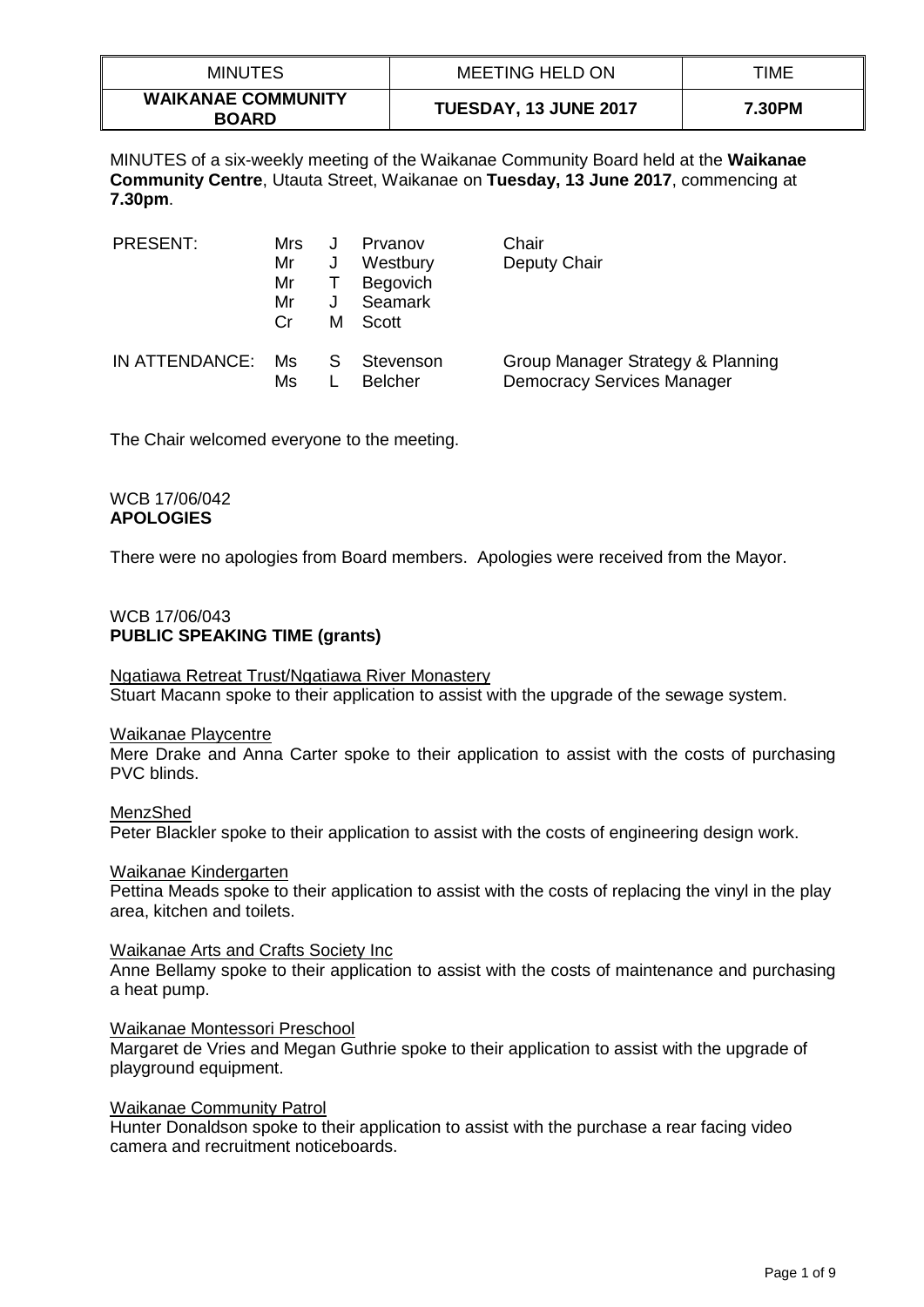| <b>MINUTES</b>                            | MEETING HELD ON       | TIME   |
|-------------------------------------------|-----------------------|--------|
| <b>WAIKANAE COMMUNITY</b><br><b>BOARD</b> | TUESDAY, 13 JUNE 2017 | 7.30PM |

## Parkinson's Society Kapiti/Horowhenua

Vanessa Shaw spoke to their application to help with the costs of rent and the monthly newsletter.

### Kapiti Ballet Society

Valerie Andrews spoke to their application to assist with the costs of running the Annual Dance Competition in 2017, 2018 and 2019.

#### Lions Club of Waikanae

Kevin Sheppard spoke to their application to help with the costs of printing and advertising for the Waikanae Lions Super Spring Garden Trail for 2017, 2018 and 2019.

#### Waikanae Chartered Club

Paul Nouata spoke to their application to help with the costs of hall hire for the 2017 Ladies and Masters 8Ball Nationals in July 2017.

### **PUBLIC SPEAKING TIME (other issues)**

#### Sue Lusk

Ms Lusk thanked the Waikanae Community Board for Support with the Easter Market. Ms Lusk thanked Mr Begovich and Mr Seamark for support with signage. Ms Lusk asked that a two way dialogue be maintained and requested that icons, such as petrol or accommodation icons, be incorporated into the signage. Ms Lusk asked what Kapiti receives in return for the money given to WREDA and whether it is monitored to assess whether it is money well spent. Ms Lusk also contrasted the successful branding of the Wairarapa with the branding of Kapiti.

### Pharazyn Reserve Focus Group

Mark Byers and Ian Jensen spoke on behalf of the Pharazyn Reserve Focus Group supporting the recommendations in the report Pharazyn Reserve Management Plan, item 8 on the Agenda, with three caveats. In respect of recommendation 1 the Focus Group would like to be updated three monthly on progress towards achieving reserve status classification. In respect of recommendation 2 the Focus Group would like to be consulted on proposals arising from the minor review before decisions are taken. In respect of recommendation 3 The Focus Group would like confirmation that land fill activity on the margins of the ponds can recommence in April 2018.

### Forest and Bird

Maurice Andrews spoke in support of the recommendations in the report Pharazyn Reserve Management Plan, item 8 in the Agenda.

Alan Froggatt spoke on behalf of Forest and Bird against the allowance of model yachting club in the vicinity of the reserve and in support of the recommendations in the report Pharazyn Reserve Management Plan, item 8 on the Agenda

### Don Liddle

Mr Liddle spoke regarding the feeder routes north west of Waikanae via the main highway off the Expressway. He raised concern about additional traffic in the vicinity of two schools in Waikanae and spoke in favour of an off ramp at Peka Peka to remove the additional traffic.

The Chair responded that staff from NZTA has met with a group of residents from the Peka Peka area in the last 6 weeks as the work was being considered.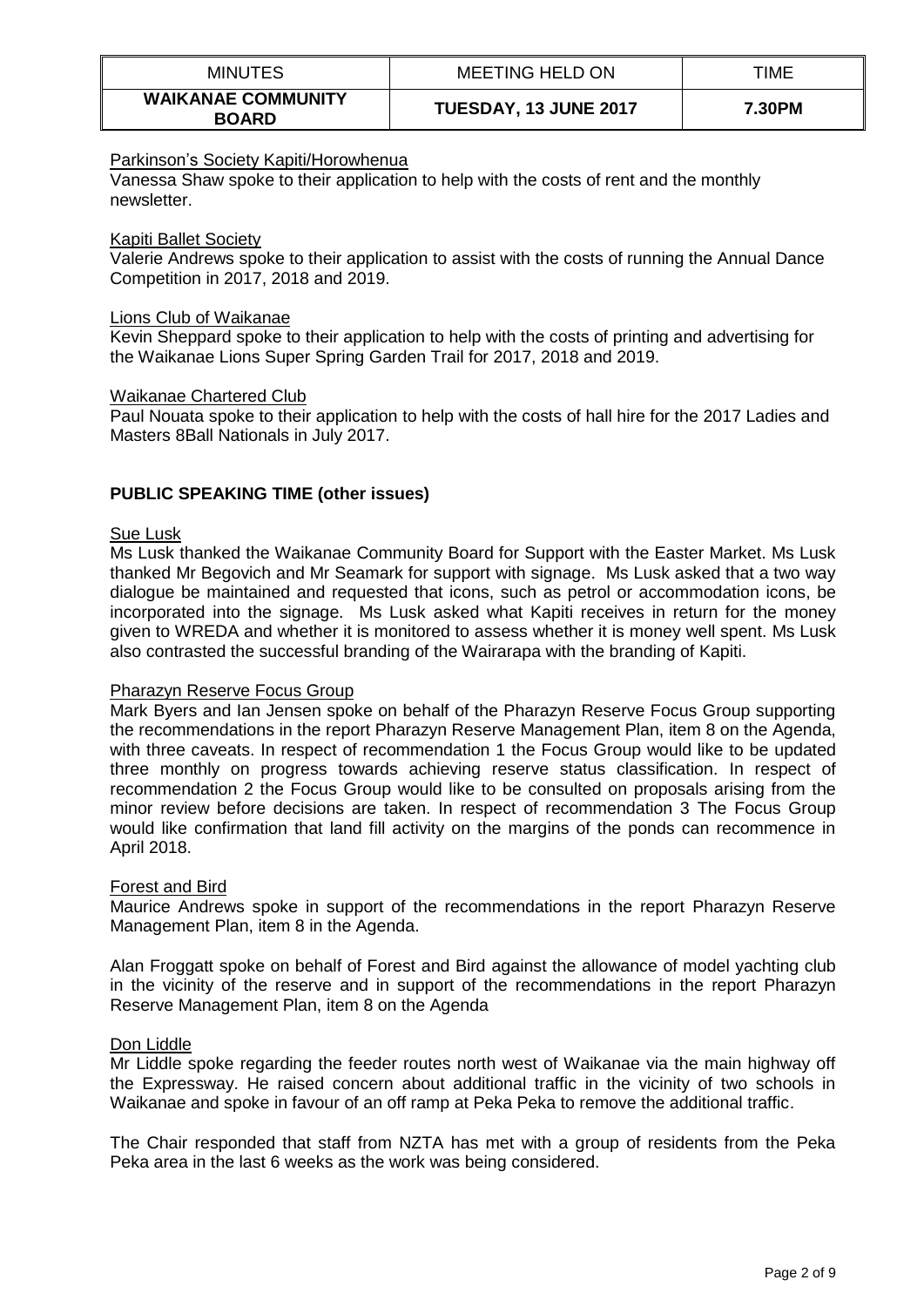| <b>MINUTES</b>                            | <b>MEETING HELD ON</b> | TIME   |
|-------------------------------------------|------------------------|--------|
| <b>WAIKANAE COMMUNITY</b><br><b>BOARD</b> | TUESDAY, 13 JUNE 2017  | 7.30PM |

## Reikorangi Residents Association

Anna Carter spoke on behalf of Reikorangi Residents Association providing an update to the Waikanae Community Board on the Reikorangi Outcomes Statement. Ms Carter thanked Community board representatives and Cr Mike Cardiff who attended a recent barbeque where the topic of Reikorangi Outcomes Statement was discussed.

Ms Carter asked for a representative from the Waikanae Community Board to be involved in the Reikorangi outcomes statement working group. Mr Seamark put himself forward to be the representative from the Waikanae Community Board.

Ms Carter also spoke regarding the Gold Coast Western Riding Clubs use of the Reikorangi Reserve.

*The meeting adjourned at 8.41pm and reconvened at 8.44pm.*

# **DECLARATIONS OF INTEREST**

Cr M Scott declared an interest as Chairman of Coast Access Radio Trust and so would not participate in any related discussion or vote.

Mr Seamark declared an interest regarding the Ngatiawa grant request as a good friend of the preferred contractor and would abstain from any vote. Mr Seamark also declared an interest as a Member of the Lions Club and as a sponsor of this year's Garden Trail and would abstain from any vote.

Mr Westbury declared an interest as his daughter is a member of Waikanae Kindergarten and would abstain from any vote.

### WCB 17/06/044 **CONSIDERATION OF APPLICATIONS FOR FUNDING (SP-17-216)**

There was discussion regarding whether the request from Ngatiawa Retreat/Ngatiawa River Monastery met the criteria for grant approval.

### **MOVED (M Scott/ )**

**That the funding application from Ngatiawa Retreat/Ngatiawa River Monastery lie on the table until the trust can provide details of how much has been raised from crowd funding.**

**The motion lapsed for want of a seconder.**

### **MOVED (Prvanov/ )**

**That the Waikanae Community Board grants Ngatiawa Retreat/Ngatiawa River Monastery a Capital Improvement Fund Grant of \$10,000.00 to assist with the upgrade of the sewage system.**

**The motion lapsed for want of a seconder.**

**MOVED (Westbury/ )**

**That the Waikanae Community Board grants Ngatiawa Retreat/Ngatiawa River Monastery a Capital Improvement Fund Grant of \$5,000.00 to assist with the upgrade of the sewage system.**

**The motion lapsed for want of a seconder.**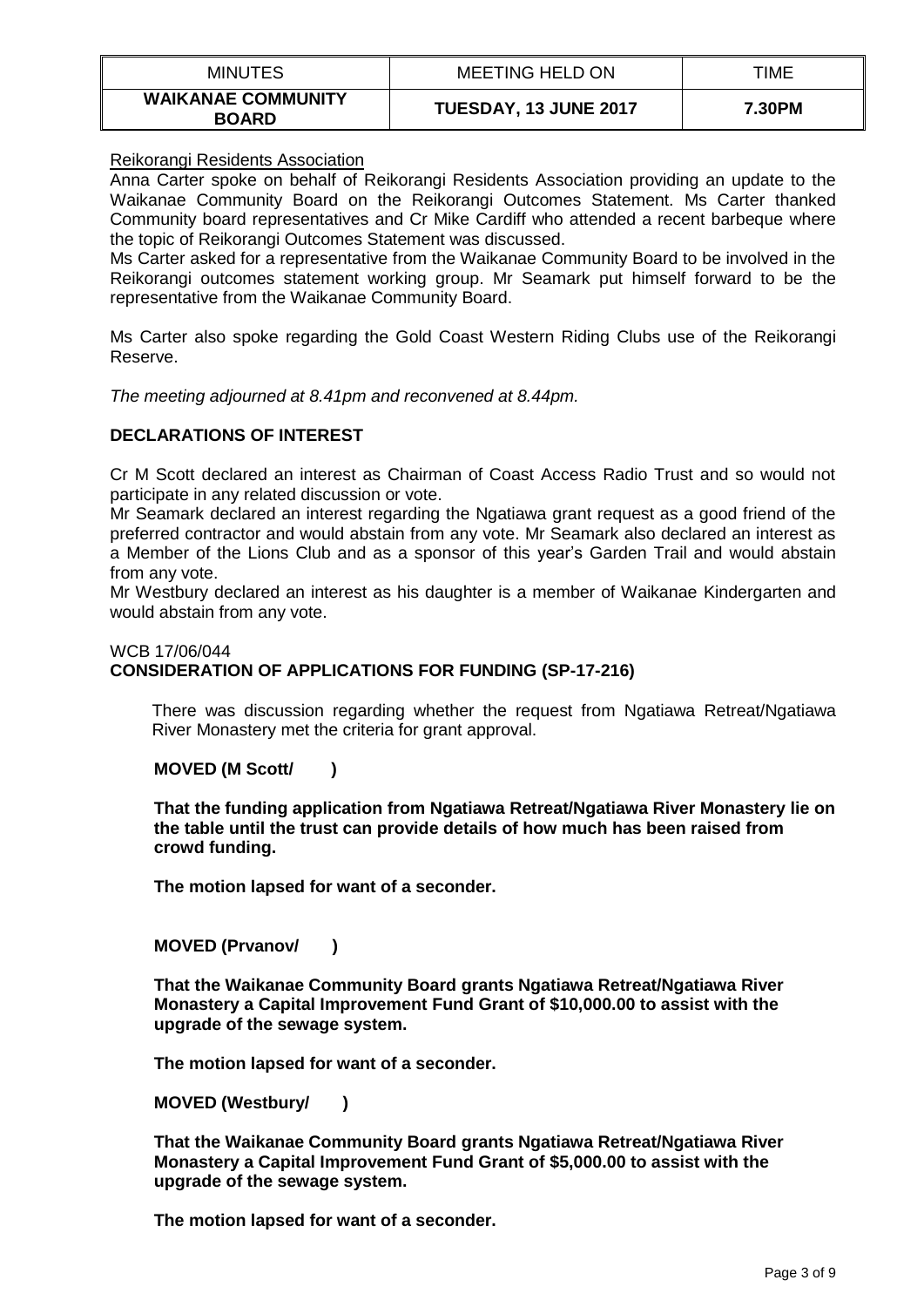| <b>MINUTES</b>                            | <b>MEETING HELD ON</b> | TIME   |
|-------------------------------------------|------------------------|--------|
| <b>WAIKANAE COMMUNITY</b><br><b>BOARD</b> | TUESDAY, 13 JUNE 2017  | 7.30PM |

## **MOVED (M Scott/Begovich)**

**That the funding application from Ngatiawa Retreat/Ngatiawa River Monastery lie on the table until the trust can provide details of how much has been raised from crowd funding.**

## **CARRIED**

There was discussion that the application from Waikanae Community Patrol did not meet the criteria for the Capital Improvement Fund in terms of the Fund Raising requirement and the recommendation was amended in order for the monies come out of the Promotions Fund.

### **MOVED (M Scott/Westbury)**

**That the Waikanae Community Board grants the Waikanae Community Patrol a Promotion Fund Grant of \$572.50 to purchase a rear facing video camera and recruitment noticeboards.**

### **CARRIED**

There was discussion that the application from Waikanae Kindergarten did not meet the criteria for the Capital Improvement Fund.

### **MOVED (M Scott/Begovich)**

**That the Waikanae Community Board declines the request from the Waikanae Kindergarten for a Capital Improvement Fund Grant of \$10,500.00 to assist with the costs of replacing the vinyl in the play area, kitchen and toilets as it does not meet the criteria.**

### **CARRIED**

### **MOVED (Seamark/M Scott)**

**The Waikanae Community Board grants the Waikanae Playcentre a Capital Improvement Fund Grant of \$2,799.41 to assist with the costs of purchasing PVC blinds.**

### **CARRIED**

### **MOVED (Seamark/Westbury)**

**The Waikanae Community Board grants the Waikanae Montessori Preschool a Capital Improvement Fund Grant of \$2,518.50 to assist with the upgrade of playground equipment.**

# **CARRIED**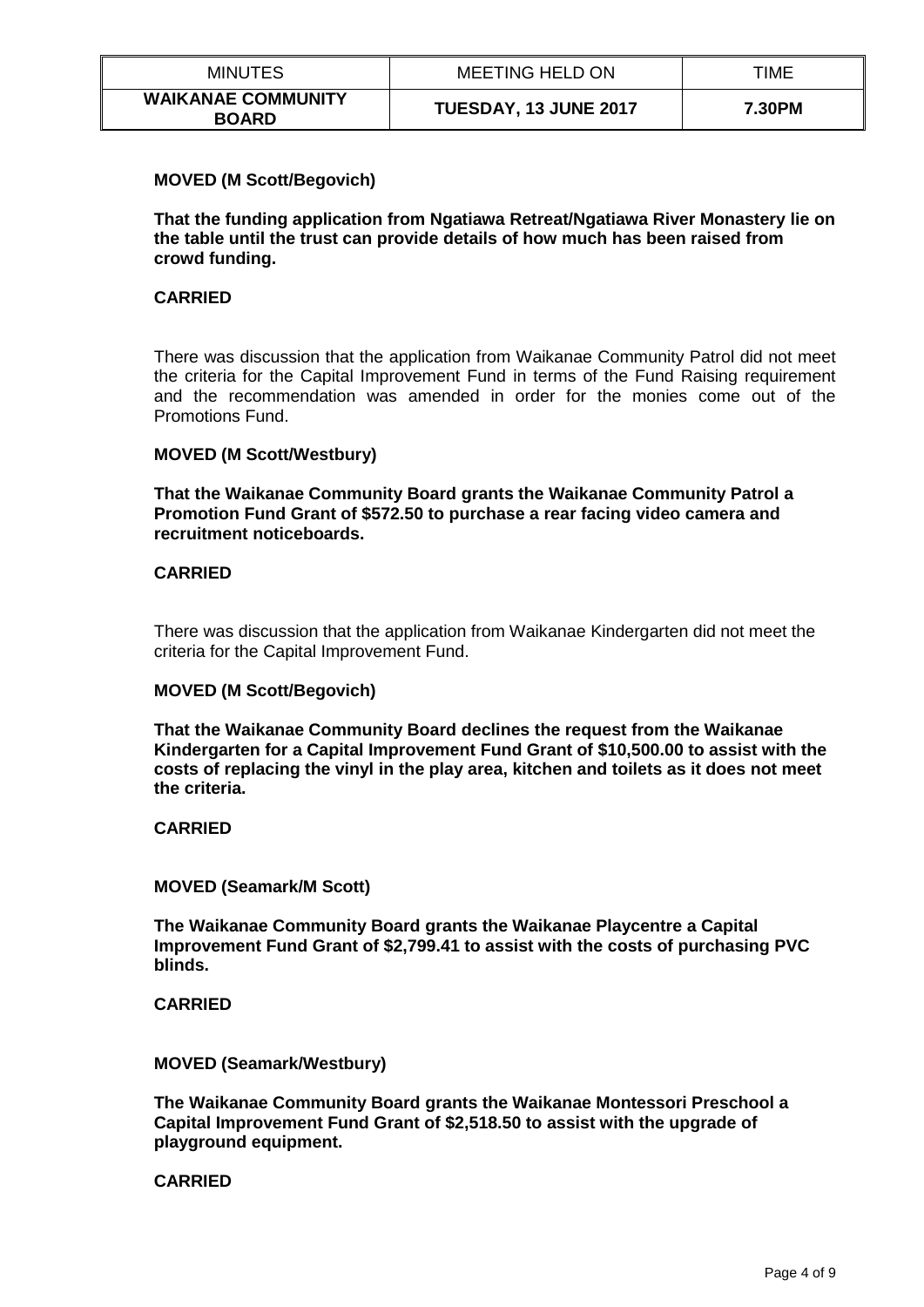| <b>MINUTES</b>                            | MEETING HELD ON       | TIME   |
|-------------------------------------------|-----------------------|--------|
| <b>WAIKANAE COMMUNITY</b><br><b>BOARD</b> | TUESDAY, 13 JUNE 2017 | 7.30PM |

## **MOVED (M Scott/Begovich)**

### **The Waikanae Community Board grants the Waikanae Arts and Crafts Society Inc a Capital Improvement Fund Grant of \$5000 to assist with the costs of maintenance.**

## **CARRIED**

There was discussion regarding the application from MenzShed not meeting the criteria for the Capital Improvement Fund and the motion was amended reducing the amount from that applied for to \$2000.00 following that discussion.

### **MOVED (Begovich/M Scott)**

**That the Waikanae Community Board grants MenzShed Kapiti Incorporated a Capital Improvement Fund Grant of \$2000.00 to assist with the costs of engineering design work.**

## **CARRIED**

There was discussion that the application from Coast Access Radio did not meet the criteria but would more appropriately be sourced from the Promotions Fund.

### **MOVED (Seamark/Westbury)**

**That the funding application from Coast Access Radio Trust lie on the table until the next Waikanae Community Board Meeting.**

### **CARRIED**

**MOVED (M Scott/Seamark)**

**That the Waikanae Community Board grants Benjamin Thompson a discretionary grant of \$500.00 to help with the costs of representing New Zealand in Inline Hockey in Slovakia.**

**CARRIED**

### **MOVED (M Scott/Seamark)**

**That the Waikanae Community Board grants the Parkinson's Society Kapiti/ Horowhenua a discretionary grant of \$500.00 to help with the costs of rent and the monthly newsletter.**

### **CARRIED**

**MOVED (M Scott/Seamark)**

**That the Waikanae Community Board grants the Kapiti Ballet Society a discretionary grant of \$500.00 for each of the next three years to assist with the costs of running the Annual Dance Competition in 2017, 2018 and 2019.**

### **CARRIED**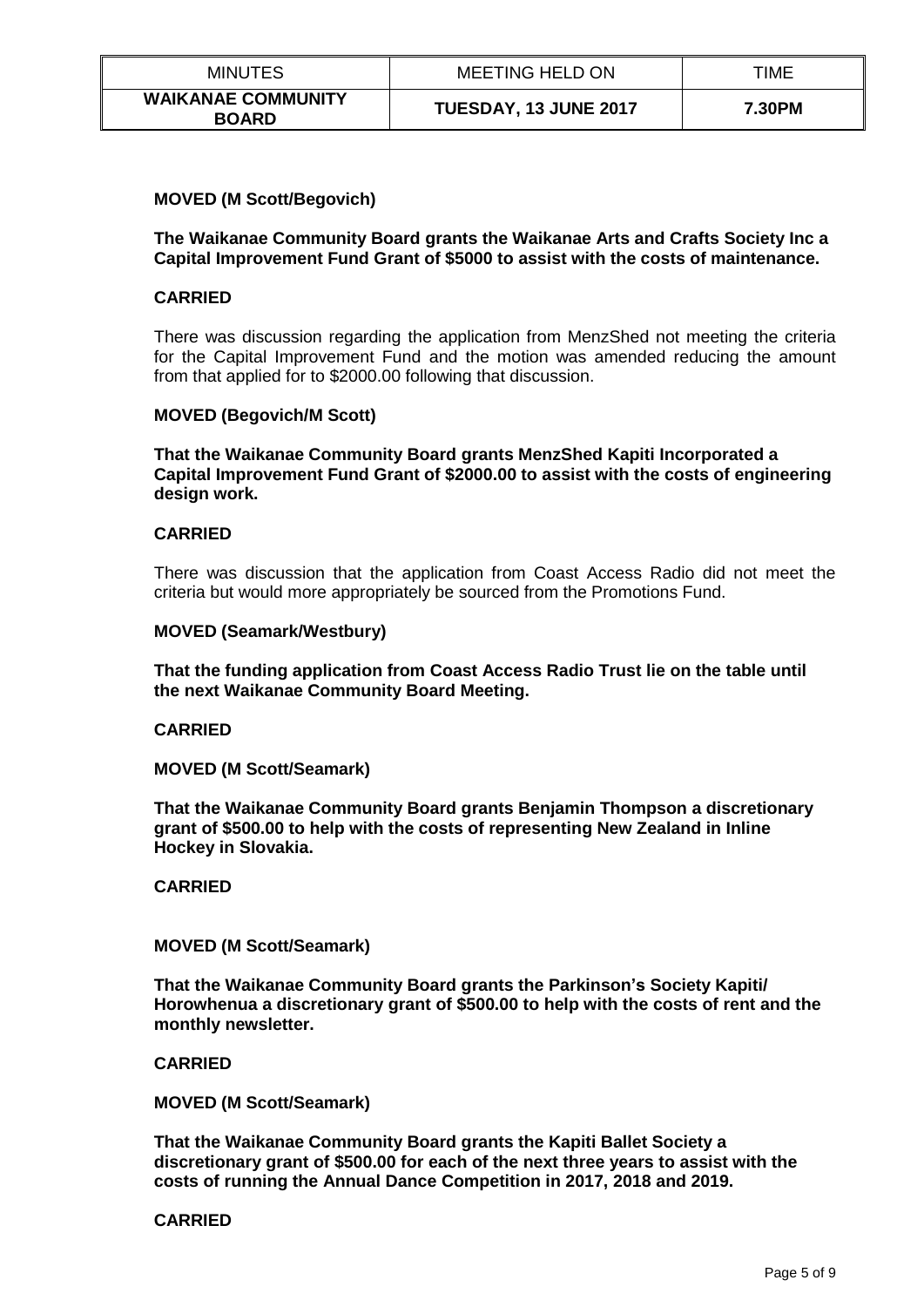| <b>MINUTES</b>                            | <b>MEETING HELD ON</b> | TIME   |
|-------------------------------------------|------------------------|--------|
| <b>WAIKANAE COMMUNITY</b><br><b>BOARD</b> | TUESDAY, 13 JUNE 2017  | 7.30PM |

## **MOVED (M Scott/Begovich)**

**That the Waikanae Community Board grants the Waikanae Lions Club a grant of \$3500.00 from the promotion fund to help with the costs of printing and advertising for the Waikanae Lions Super Spring Garden Trail for each year in 2017, 2018 and 2019.**

**CARRIED**

## **MOVED (M Scott/Begovich)**

**The Waikanae Community Board grants the Waikanae Chartered Club a grant of \$5,000.00 to help with the costs of hall hire for the 2017 Ladies and Master 8Ball Nationals in July 2017.**

## **CARRIED**

## **MOVED (Prvanov/M Scott)**

**The Waikanae Community Board agrees to transfer \$1500 from the Waikanae Promotional Fund to the Discretionary Grants Fund to cover the shortfall.**

**CARRIED**

# WCB 17/06/045 **MEMBERS BUSINESS**

### **(a) Public Speaking Responses**

### Sue Lusk

In response to Ms Lusks question regarding what Council receives from WREDA in return for the regional rate of \$500,000.00. Ms Stevenson explained that WREDA publish their annual and quarterly reports. The Mayor attends Wellington Regional Strategy meetings where an update is provided. It is accepted the premise of WREDA is that their work in developing the regional economy is good for Kapiti. WREDA focus their visitor attraction activity in attracting tourists to Wellington region and then through our Kapiti visitor attraction programme activity we get people from Wellington to Kapiti. Reeder have a representative on our Economic Development Leadership Group. The KPIs don't clearly demonstrate a tangible benefit to Kapiti as they stand, and this point has been made at Wellington Regional Strategy Meetings.

### Reikorangi Residents Association

Ms Stevenson responded that the format that was used to develop the Waikanae Beach Futures process will be appropriate to Reikorangi, and the lessons learned together with staff advice will work well, but that staff support would be less.

Other responses were answered in public speaking time.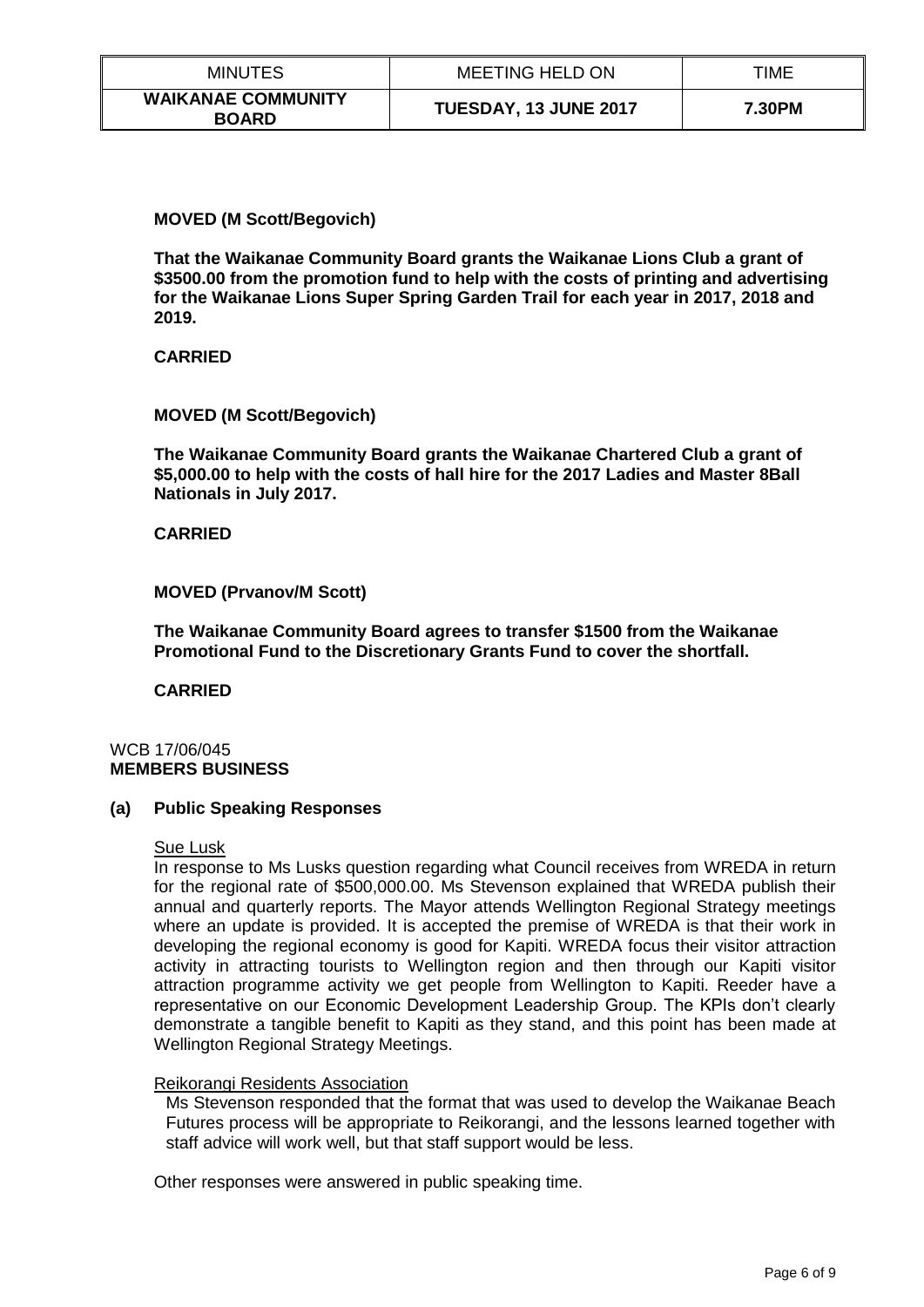| <b>MINUTES</b>                            | MEETING HELD ON       | TIME   |
|-------------------------------------------|-----------------------|--------|
| <b>WAIKANAE COMMUNITY</b><br><b>BOARD</b> | TUESDAY, 13 JUNE 2017 | 7.30PM |

**(b) Leave of Absence** 

**MOVED (M Scott/Begovich)**

**That the Waikanae Community Board grants a leave of absence to:**

**James Westbury for 10-23 July 2017**

## **CARRIED**

## **(c) Matters of an Urgent Nature**

Mr Westbury requested that a topic that the Rotary club had put forward regarding healthy children and action within schools could be included in the Agenda for the next meeting.

### **(d) Further Declarations of Interest**

Mrs Prvanov and Mr Westbury asked, if members of the Pharazyn Reserve Focus Group, whether they had a conflict of interest.

In response to a question from the Chair, Ms Stevenson indicated it was staffs view that the Board members did not have an interest greater than that of the general public and therefore there was not a conflict of interest which would prohibit them from participation in this item

#### **(e) Community Board Members' Activities**

Ms Prvanov circulated a list of her activities. Ms Prvanov thanked the Council Officers for the time spent preparing and setting up for the Arbor Day at the Pharazyn Reserve. Ms Prvanov also thanked one member of the Community who was over 90 and spent the whole day there.

Cr M Scott suggested that in future each member provide to Samara Shaw a list of their activities to be circulated with the agenda.

# WCB 17/06/046 **UPDATE : ROADING – MINOR WORKS PROGRAMME 2017-18**

Neil Trotter provided an update on the Minor Works Programme and provided members with a list of the range of things that monies in the programme will be spent on in the coming year.

Mr Trotter explained that a separate speed limit review process will be undertaken. There was discussion about the speed limits around Elizabeth Street in Reikorangi and concern having been raised by some residents. It was confirmed that this would be one of the topics covered in the review.

There was some discussion around work that would be undertaken on Te Moana Road and Waimea Road to reduce the speed of traffic.

It was noted that the Waikanae Community Board would like the Stride and Ride representatives to attend a meeting and provide and update on the Stride and Ride project.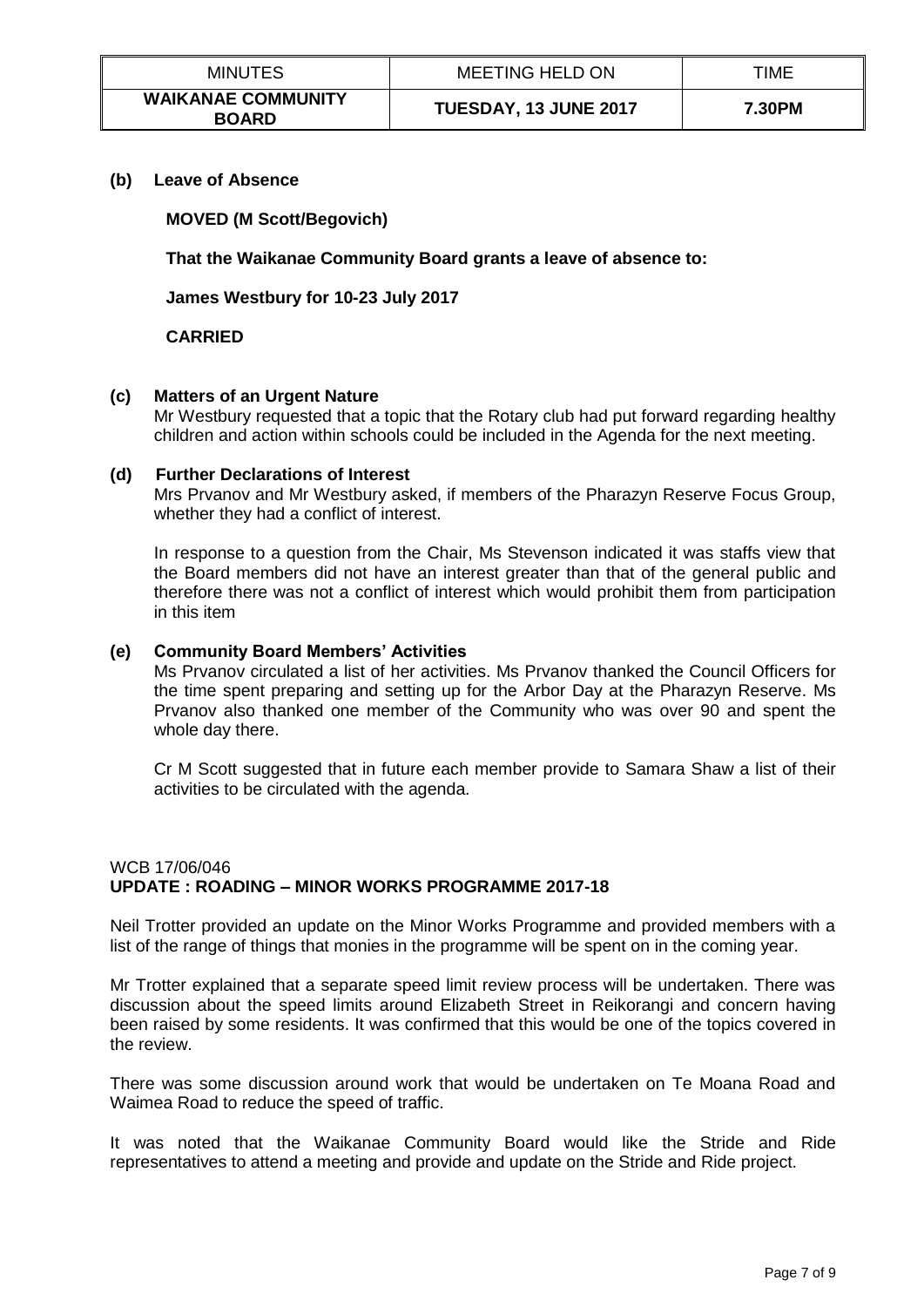| <b>MINUTES</b>                            | <b>MEETING HELD ON</b> | TIME   |
|-------------------------------------------|------------------------|--------|
| <b>WAIKANAE COMMUNITY</b><br><b>BOARD</b> | TUESDAY, 13 JUNE 2017  | 7.30PM |

# WCB 17/06/047 **PHARAZYN RESERVE MANAGEMENT PLAN (CS-17-211)**

Max Pedersen spoke to the report. There was discussion about the process for a minor review of the Pharazyn Reserve Management Plan.

# **MOVED (M Scott/ Westbury)**

**That the Waikanae Community Board recommends to the Council:**

- **a that all of the parcels of land contained within Pharazyn Reserve be declared to be reserve and classified under the provisions of the Reserves Act;**
- **b that a minor review of the Pharazyn Reserve Management Plan be undertaken to reflect progress that has been made with its implementation, to update references and to make minor drafting improvements;**
- **c that the Kapiti Radio Yacht Club be advised that its use of the Pharazyn Reserve ponds must cease by 31 March 2018.**

### **CARRIED**

### WCB 17/06/048 **RELOCATION OF BUS STOP ON TE MOANA ROAD, WAIKANAE (IS-17-222)**

Neil Trotter spoke to the report. The bus stop is already in place. There was discussion about moving a bus stop on Te Moana Road East of the T section of Fairway Oaks and Te Moana Road. There were no current plans to move that bus stop.

# **MOVED (M Scott/Begovich)**

**That the Waikanae Community Board recommends to Council that it approves the relocation of Bus Stop 1566, Te Moana Road from its current position outside number 1 Park Avenue to a position 50 metres east, outside number 209 Te Moana Road.** 

### **CARRIED**

WCB 17/06/049 **CONFIRMATION OF MINUTES: 2 MAY 2017**

**MOVED (Westbury/Prvanov)**